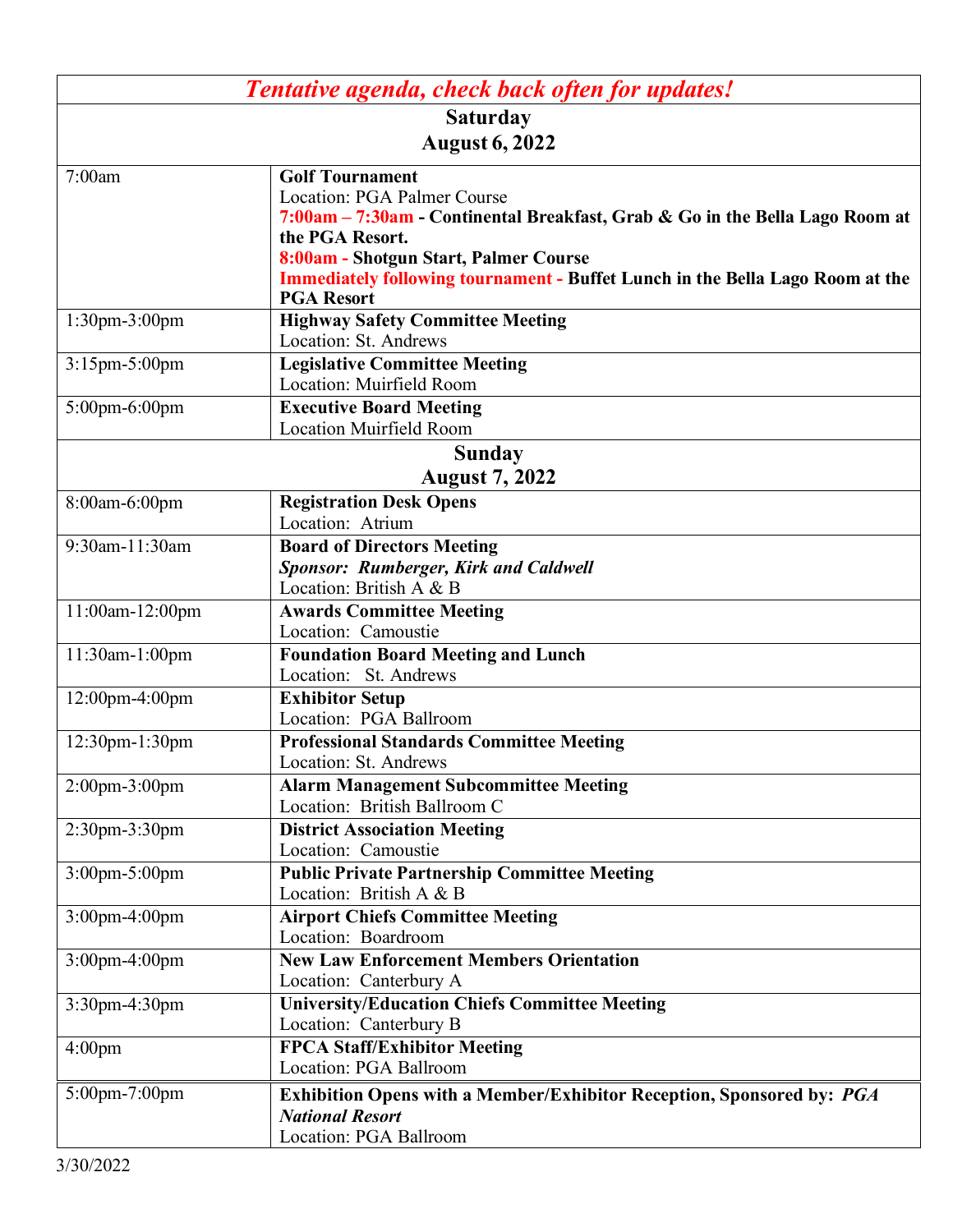|                       | <b>Monday</b>                                                                                                                                                   |
|-----------------------|-----------------------------------------------------------------------------------------------------------------------------------------------------------------|
| <b>August 8, 2022</b> |                                                                                                                                                                 |
| 7:30am-4:30pm         | <b>Registration Desk Open</b>                                                                                                                                   |
|                       | Location: Atrium                                                                                                                                                |
| 7:00am-7:30am         | <b>Continental Breakfast in Exposition Hall Sponsored by: Florida State</b>                                                                                     |
|                       | <b>University Panama City</b>                                                                                                                                   |
|                       | Location: PGA Ballroom                                                                                                                                          |
| 7:30am-2:30pm         | <b>Exhibition Opens</b><br>Location: PGA Ballroom                                                                                                               |
| 8:00am-9:00am         |                                                                                                                                                                 |
|                       | <b>Opening Ceremonies with Guest Speaker: Governor Ron DeSantis (Invited)</b><br><b>Location: British Ballroom</b>                                              |
| 9:00am-9:10am         | <b>Presentation: United Badges Insurance Services</b>                                                                                                           |
|                       | Location: British Ballroom                                                                                                                                      |
| 9:10am-12:10pm        | Training: The Fire, the Foundation and the Fix-Learning How to Threat                                                                                           |
|                       | Assess, Build, and Fix Your Workplace Culture and Risks of Bad Behavior                                                                                         |
|                       | <b>Speaker: Pete Havel</b>                                                                                                                                      |
|                       | <b>Location: British Ballroom</b>                                                                                                                               |
| 12:10pm-1:00pm        | <b>Tradeshow Box Lunch Sponsored by: Lynn University</b>                                                                                                        |
|                       | Location: PGA Ballroom                                                                                                                                          |
| $1:00$ pm-2:00pm      | <b>Past Presidents/Nominating Committee Meeting</b>                                                                                                             |
|                       | Location: St. Andrews                                                                                                                                           |
| $1:00$ pm-2:00pm      | <b>Dessert &amp; Refreshment Break</b>                                                                                                                          |
|                       | Location: PGA Ballroom                                                                                                                                          |
| $3:00$ pm             | <b>Exhibitors Move Out and Expo Closes</b>                                                                                                                      |
| 2:00pm-2:15pm         | <b>Presentation: Axon</b>                                                                                                                                       |
|                       | Location: British Ballroom                                                                                                                                      |
| 2:15pm-3:30pm         | Training: Recruitment and Retention Panel Discussion with Florida Chiefs:                                                                                       |
|                       | <b>Panelists:</b>                                                                                                                                               |
|                       | Chief Robert Bage, Fort Walton Beach PD; Chief Stephan Dembinsky, Daytona<br><b>Beach Shores PD; Deputy Chief Robin Griffin-Kitzerow, University of Central</b> |
|                       | Florida PD and Chief Ruben Garcia, Lakeland PD.                                                                                                                 |
|                       | Location: British Ballroom                                                                                                                                      |
| 3:30pm-3:40pm         | <b>Presentation: SPIDR Tech</b>                                                                                                                                 |
|                       |                                                                                                                                                                 |
| 3:45pm-4:00pm         | <b>Invited Guest Speaker: Chief Financial Officer Jimmy Patronis</b>                                                                                            |
| 5:00pm-9:30pm         | Host Chiefs Night: Dinner Cruise, Sponsored by: Axon, CORE and IRIS                                                                                             |
|                       | Full Buffet Dinner, Cocktails, DJ                                                                                                                               |
|                       | Event time: $5:30PM - 9:30PM$                                                                                                                                   |
|                       | Transportation to/from marina provided. (18-minute drive to marina)                                                                                             |
|                       | Buses will start loading at PGA National at 5PM                                                                                                                 |
|                       | Buses should return to PGA National by 10PM                                                                                                                     |
| <b>Tuesday</b>        |                                                                                                                                                                 |
| <b>August 9, 2022</b> |                                                                                                                                                                 |
| 8:00am-4:30pm         | <b>Information Desk Opens</b>                                                                                                                                   |
|                       | Location: Atrium                                                                                                                                                |
| 8:00am-9:30am         | <b>Sponsor Appreciation Breakfast, Sponsored by: Florida Police Chiefs</b>                                                                                      |
|                       | <b>Association with Guest Speaker: Florida Attorney General Ashley Moody</b><br>Location: PGA A & B                                                             |
|                       |                                                                                                                                                                 |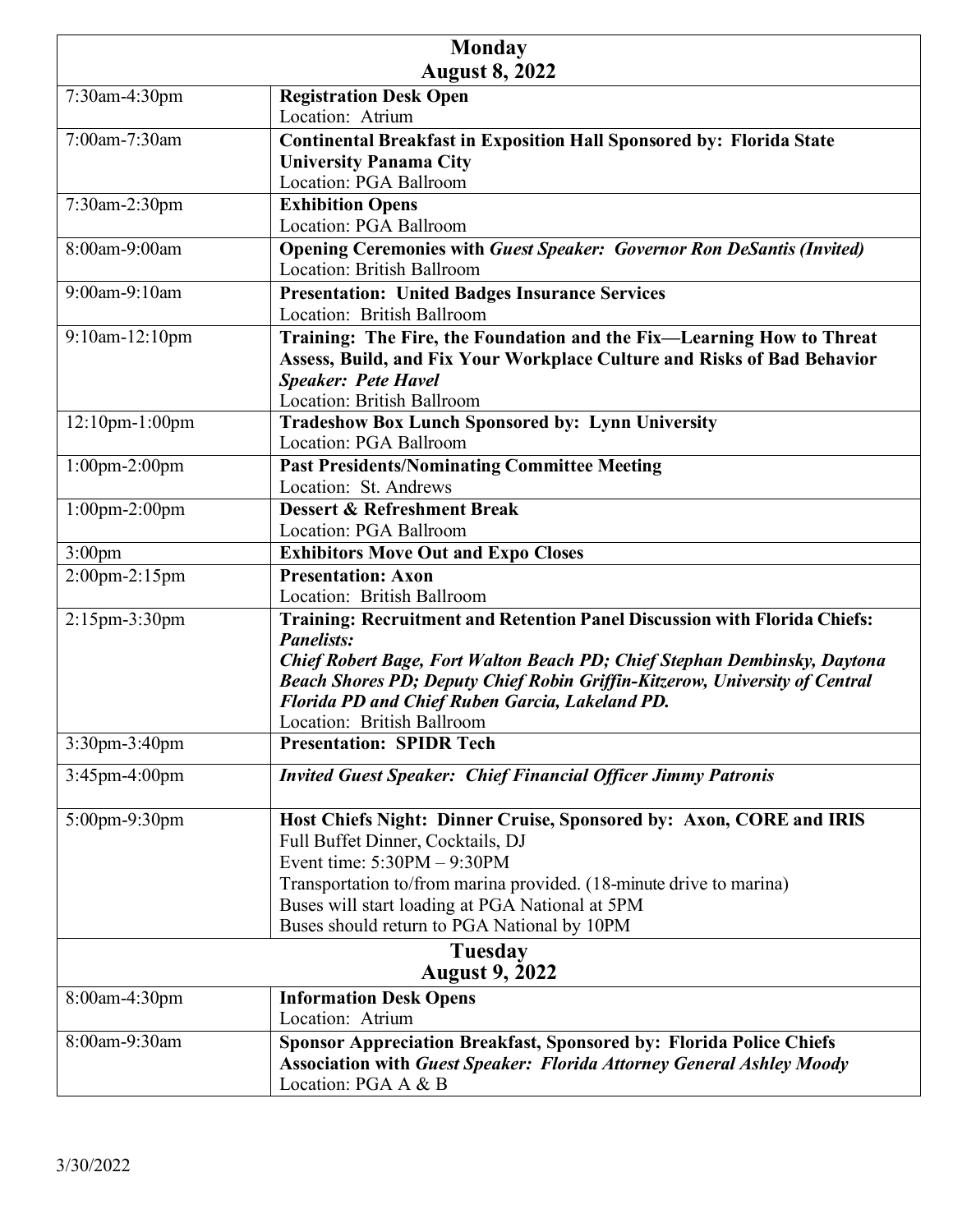| 9:30am-12:30pm       | <b>Training: Managing Generational Differences</b>                                                                            |
|----------------------|-------------------------------------------------------------------------------------------------------------------------------|
|                      | Speaker: Lewis G. Bender, Ph.D.                                                                                               |
|                      | Location: British Ballroom                                                                                                    |
|                      |                                                                                                                               |
| 12:30pm-2:00pm       | <b>Awards Luncheon:</b>                                                                                                       |
|                      | <b>Guest Speaker: Senator Marco Rubio (Invited)</b>                                                                           |
|                      | Police Officer of the Year Awards - Sponsor: Publix                                                                           |
|                      | Rocky Pomerance Excellence in Policing Awards - Sponsor: United Badges                                                        |
|                      | <b>Insurance Services</b>                                                                                                     |
|                      | Public Private Partnership Awards - Sponsor:                                                                                  |
|                      | Location: PGA Ballroom                                                                                                        |
| 2:00pm-2:15pm        | <b>Training: TBA</b>                                                                                                          |
|                      | Location: British Ballroom                                                                                                    |
| 2:15pm-3:30pm        | <b>Training: CO-Responder Team Programs</b>                                                                                   |
|                      | Speakers: Chief Anthony Holloway, St. Pete PD and Chief Lawrence Revell,                                                      |
|                      | <b>Tallahassee PD</b>                                                                                                         |
|                      | Location: British Ballroom                                                                                                    |
| 3:30pm-3:40pm        | <b>Presenter: TBA</b>                                                                                                         |
| 3:45pm-5:00pm        | Training: Former Seattle PD Police Chief, Carmen Best (Invited)                                                               |
|                      | Location: British Ballroom                                                                                                    |
|                      | Wednesday                                                                                                                     |
|                      | <b>August 10, 2022</b>                                                                                                        |
| 8:00am-8:15am        | <b>Guest Speaker: Senator Rick Scott (Invited)</b>                                                                            |
|                      |                                                                                                                               |
| 8:15am-9:15am        | <b>Annual Business Meeting/Elections</b>                                                                                      |
|                      | <b>Banquet Ticket Distribution</b>                                                                                            |
|                      | Location: PGA Ballroom                                                                                                        |
| 9:15am-9:45am        | <b>State Agency Updates</b>                                                                                                   |
|                      | DEO, FDLE & FHSMV regarding House Bill 3 updates and First<br>a.                                                              |
|                      | <b>Responder 2<sup>nd</sup> Round of Bonuses</b>                                                                              |
| 9:45am-10:45am       | Legislative Panel: Moderators: Fred Karlinsky & Tim Stanfield                                                                 |
|                      | Panel Members: Representative Jason Fischer, Others Invited: Senator Jason                                                    |
|                      | Pizzo, Senator Wilton Simpson, Senator Ed Hooper, Senator Jennifer Bradley,                                                   |
|                      | Senator Danny Burgess, Representative Michale Giallombardo, Representative<br><b>Tom Leek and Representative Josie Tomkow</b> |
|                      | Location: PGA Ballroom                                                                                                        |
| 10:45am-12:45pm      | Training: Avoiding Team Dysfunction from Squads to Command                                                                    |
|                      | <b>Speakers: Marshall Jones and John Blackledge</b>                                                                           |
|                      | Location: PGA Ballroom                                                                                                        |
| 12:45pm-1:00pm       | <b>Annual Conference Group Photo - Class A Uniforms Please</b>                                                                |
|                      | Location: PGA A                                                                                                               |
| 5:00pm-5:45pm        | <b>President 's Réception</b>                                                                                                 |
|                      | Location : PGA Foyer                                                                                                          |
| $6:00$ pm- $9:00$ pm | Annual Installation & Awards Banquet: Sponsored by Axon                                                                       |
|                      | <b>Keynote Speaker: Speaker Chris Sprowls (Invited)</b>                                                                       |
|                      | President's Award                                                                                                             |
|                      | Chief Executive of the Year Award                                                                                             |
|                      | Command Officer of the Year Award                                                                                             |
|                      | Wall of Honor                                                                                                                 |
|                      | Location: PGA Ballroom                                                                                                        |